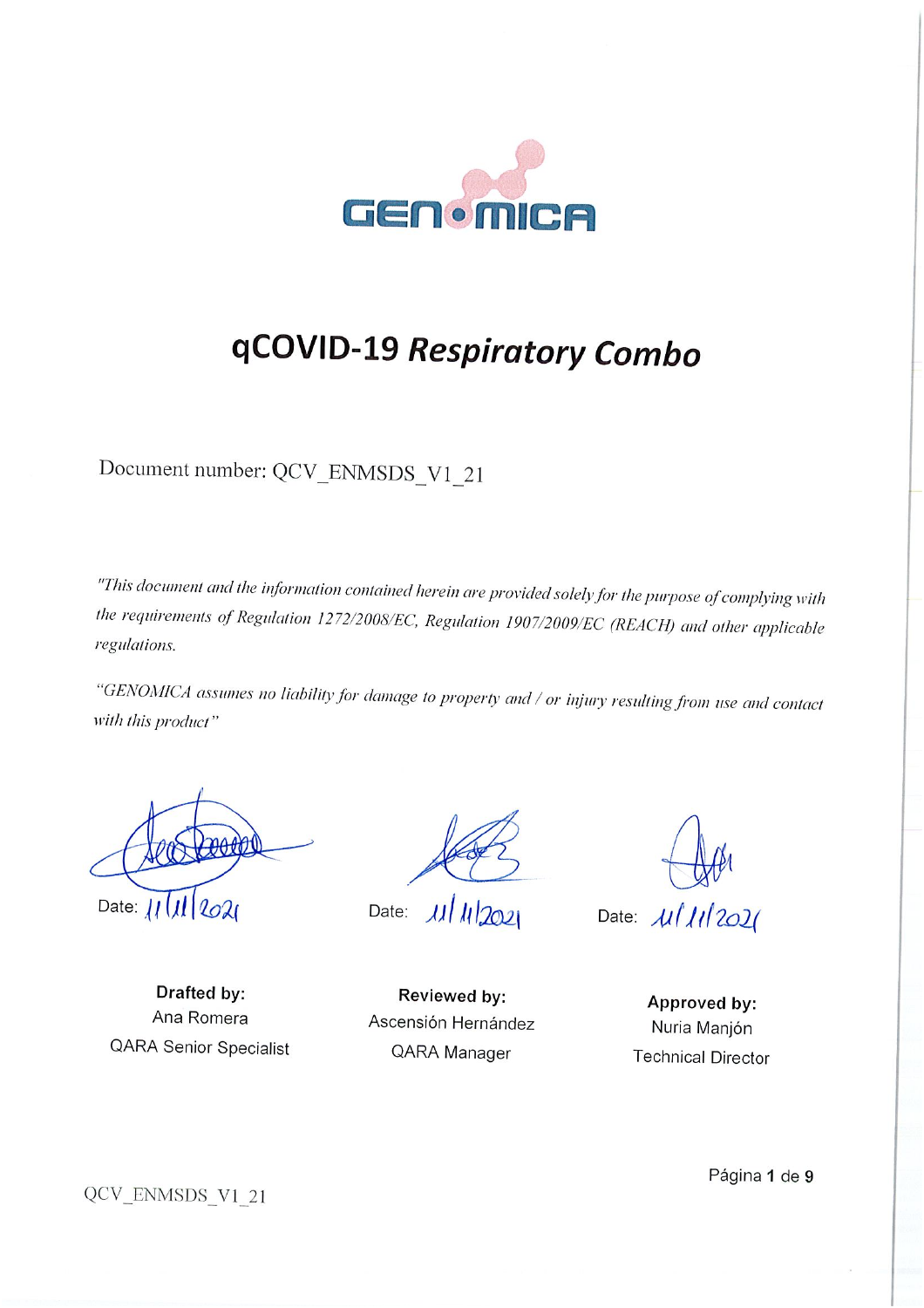

# **MATERIAL SAFETY DATA SHEET (MSDS)**

**Prepared according to 1272/2008/EC and 1907/2009/EC**

#### **1. Identification of the substance/preparation and the company/undertaking**

#### **1.1. Product identifiers**

**Product name:** qCOVID-19 *Respiratory Combo*

#### **1.2. Relevant identified uses of the mixture and uses advised against**

*Characterization of SARS-CoV-2 virus, causing respiratory infection COVID-19, FluA, FluB and RSV causing respiratory infections by real time RT-PCR for in vitro diagnosis.*

#### **1.3. Details of the supplier**

#### **Company:**

*GENOMICA S.A.U.* Parque Empresarial Alvento. Edificio B Calle Vía de los Poblados, 1 - 1ª planta 28033 Madrid Phone: 34-91 674 89 90 Fax: 34-91 67489 91 E-mail address: nmanjon@genomica.com

**1.4 Emergency telephone number**: 112 (EU)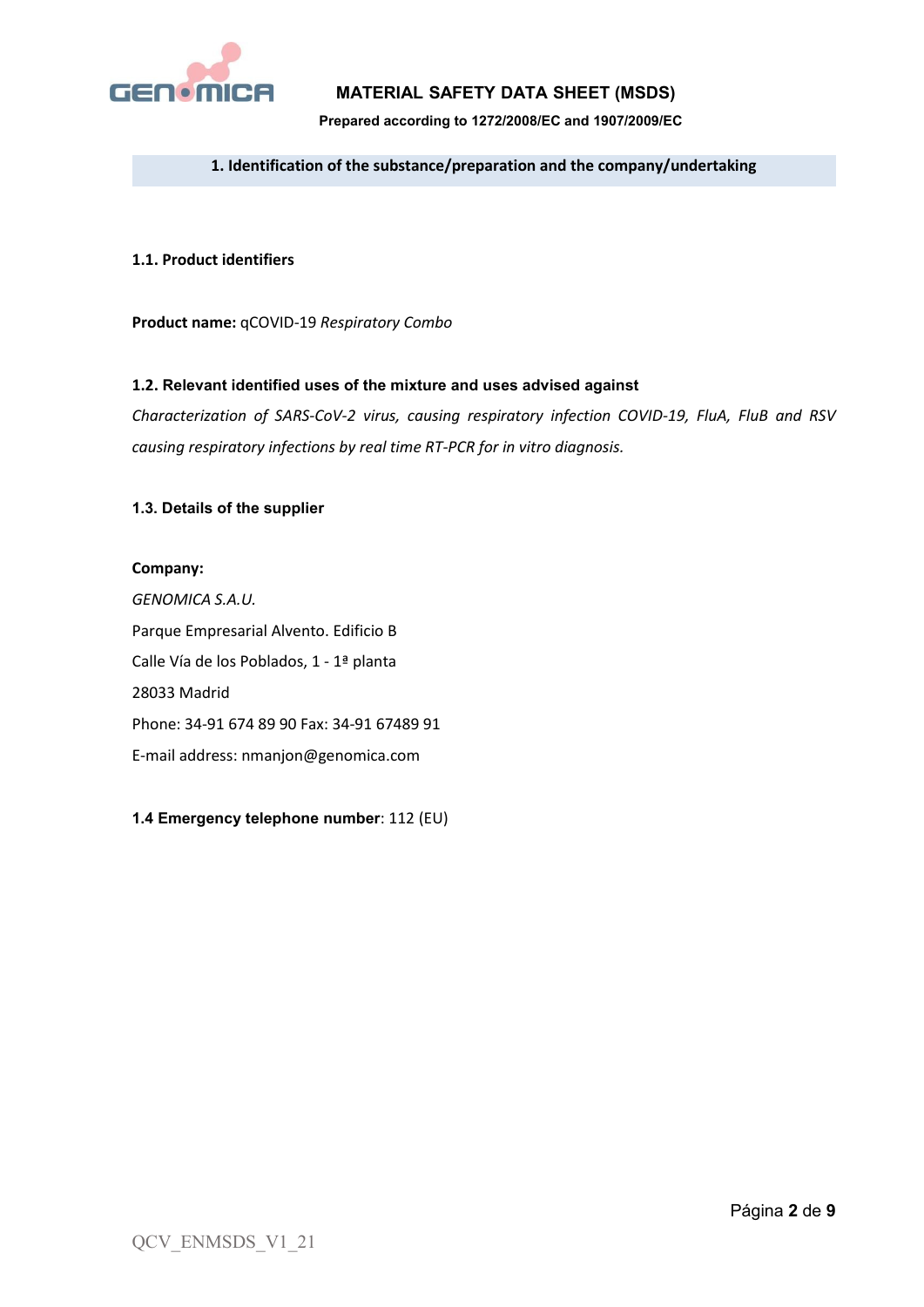

#### **2. Classification and Hazards identification**

#### **2.1. Classification of the mixture**

**Classification according to the** Regulation (EC) No 1272/2008**;** is a mixer of substances

#### **2.2. Hazards identification**

- **Serious eye damage/eye irritation**
- **Hazardous to the aquatic environment**
- **Carcinogenicity**
- **Toxicity**
- **Skin corrosion/irritation**
- **Specific target organ toxicity single**
- **Respiratory sensitization**

**Principle routes of exposure**: Ingestion, skin and eye contact and inhalation.

**Ingestion**: May cause gastrointestinal irritation. **Skin contact**: May cause skin irritation. **Eye contact**: May cause eye mucose irritation. **Inhalation**: May cause irritation of respiratory tract.

This mixer of substances does not contain components considered as persistent bio accumulative toxic substances (PBT) or very persistent and very bio accumulative substances (vPvB) at 0.1% or higher levels.

According to regulation concentration of the components are below the hazardous levels.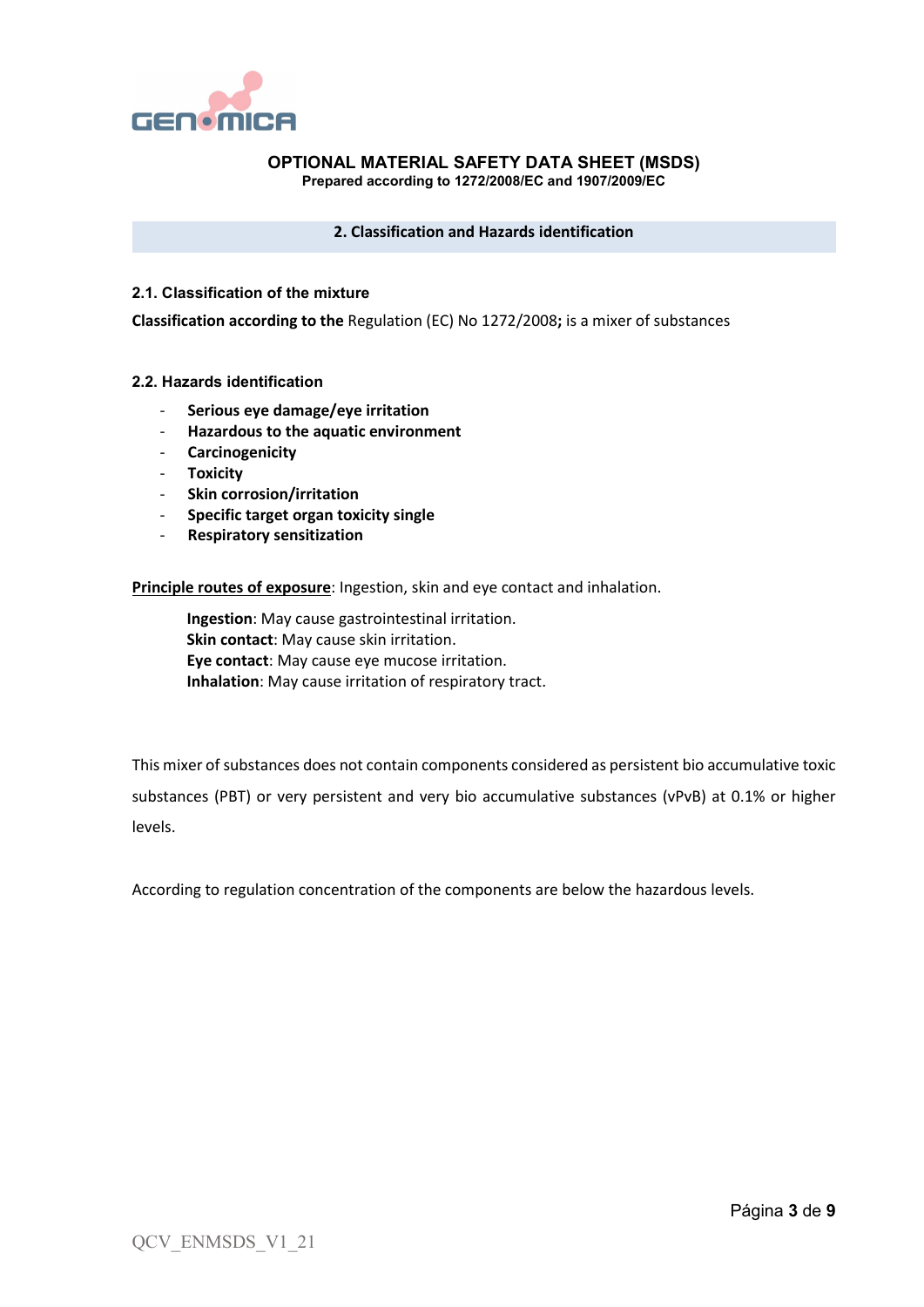

# **3. Composition/ information on ingredients**

Dangerous components according to Regulation No 1272/2008.

| <b>RT</b> enzyme<br><b>RT PCR mix</b><br><b>Hazardous</b><br>components | <b>Classification</b>                                                                    | Pictogram,<br><b>Signal</b><br>Word<br>Code(s) | <b>Hazard statement</b><br>Code(s) |
|-------------------------------------------------------------------------|------------------------------------------------------------------------------------------|------------------------------------------------|------------------------------------|
| Glycerol<br>CAS-No.: 56-81-5<br>EC / List no.: 200-289-5                | According<br>Regulation<br>No.<br>to<br>1272/2008 this substance<br>is<br>classified as: | Danger!                                        |                                    |
|                                                                         | Skin Irritation (category 2)                                                             |                                                | H315                               |
|                                                                         | Eye Irritation (category 2)                                                              |                                                | H319                               |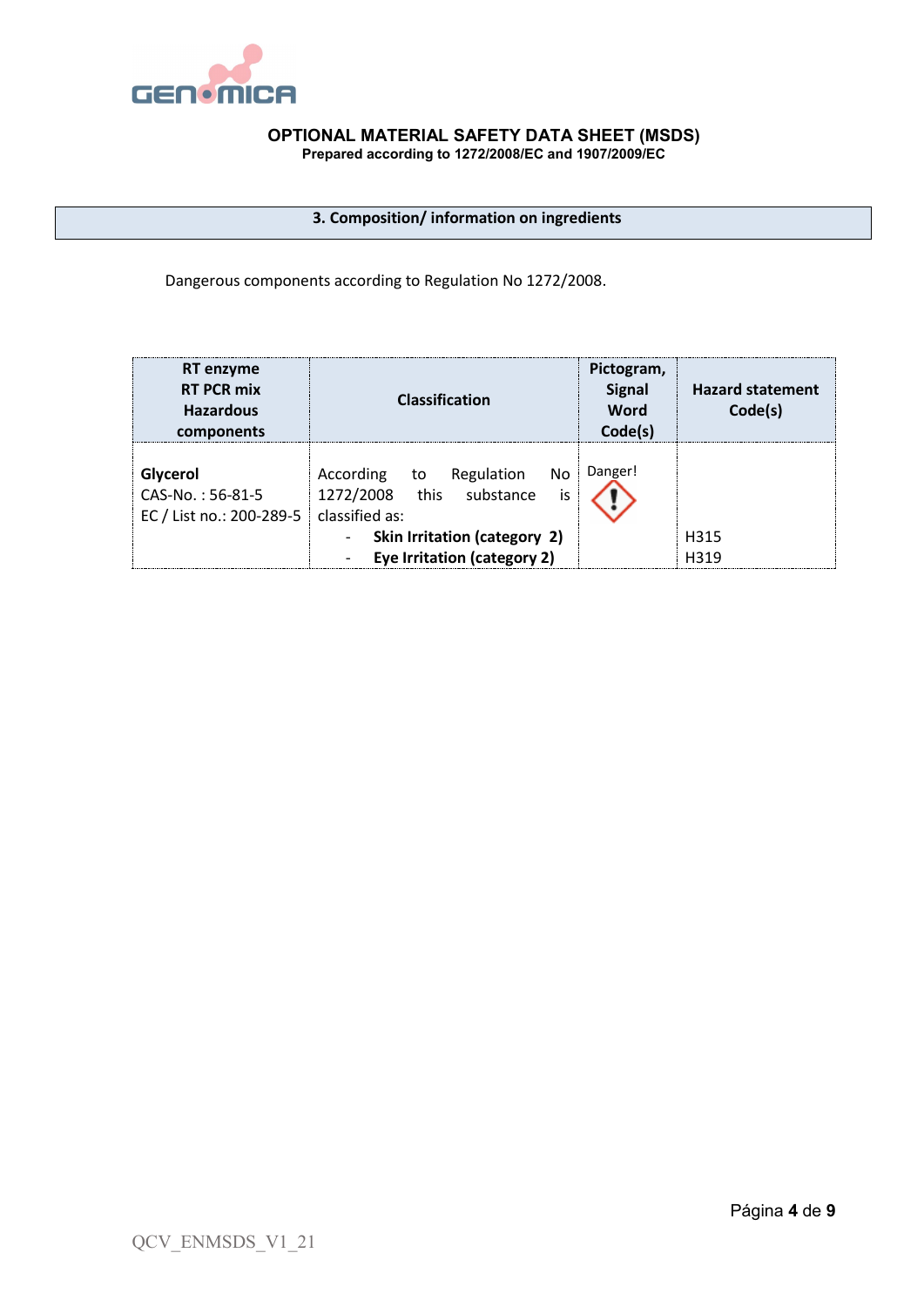

#### **4. First Aid Measures**

**General advice.** Consult a physician. Show this safety data sheet to the doctor in attendance.

#### **If inhaled**

If breathed in, move person into fresh air. If not breathing, give artificial respiration. Consult a physician.

#### **In case of skin contact**

Wash off with soap and plenty of water. Consult a physician.

#### **In case of eye contact**

Remove contact lenses. Protect unharmed eye. Rinse thoroughly with plenty of water for at least 15 minutes and consult a physician.

#### **If swallowed**

Never give anything by mouth to an unconscious person. Rinse mouth with water. Consult a physician.

#### **4.2 Most important symptoms and effects, both acute and delayed**

No data available

#### **4.3 Indication of any immediate medical attention and special treatment needed** No data available.

#### **5. FIRE-fighting measures**

#### **5.1 Extinguishing media**

Suitable extinguishing media. Use water spray, alcohol-resistant foam, dry chemical or carbon dioxide.

#### **5.2 Special hazards arising from the substance or mixture**

Flammable. Keep away from sources of ignition. It may form explosive mixtures with air. In case of fire toxic vapors, e.g. Carbon oxides, nitric oxide, carbon monoxide, can be released.

**5.3 Advice for firefighters** Wear self-contained breathing apparatus for firefighting if necessary.

**5.4 Further information** No data available

**6. Accidental Release Measures**

#### **6.1 Personal precautions, protective equipment and emergency procedures**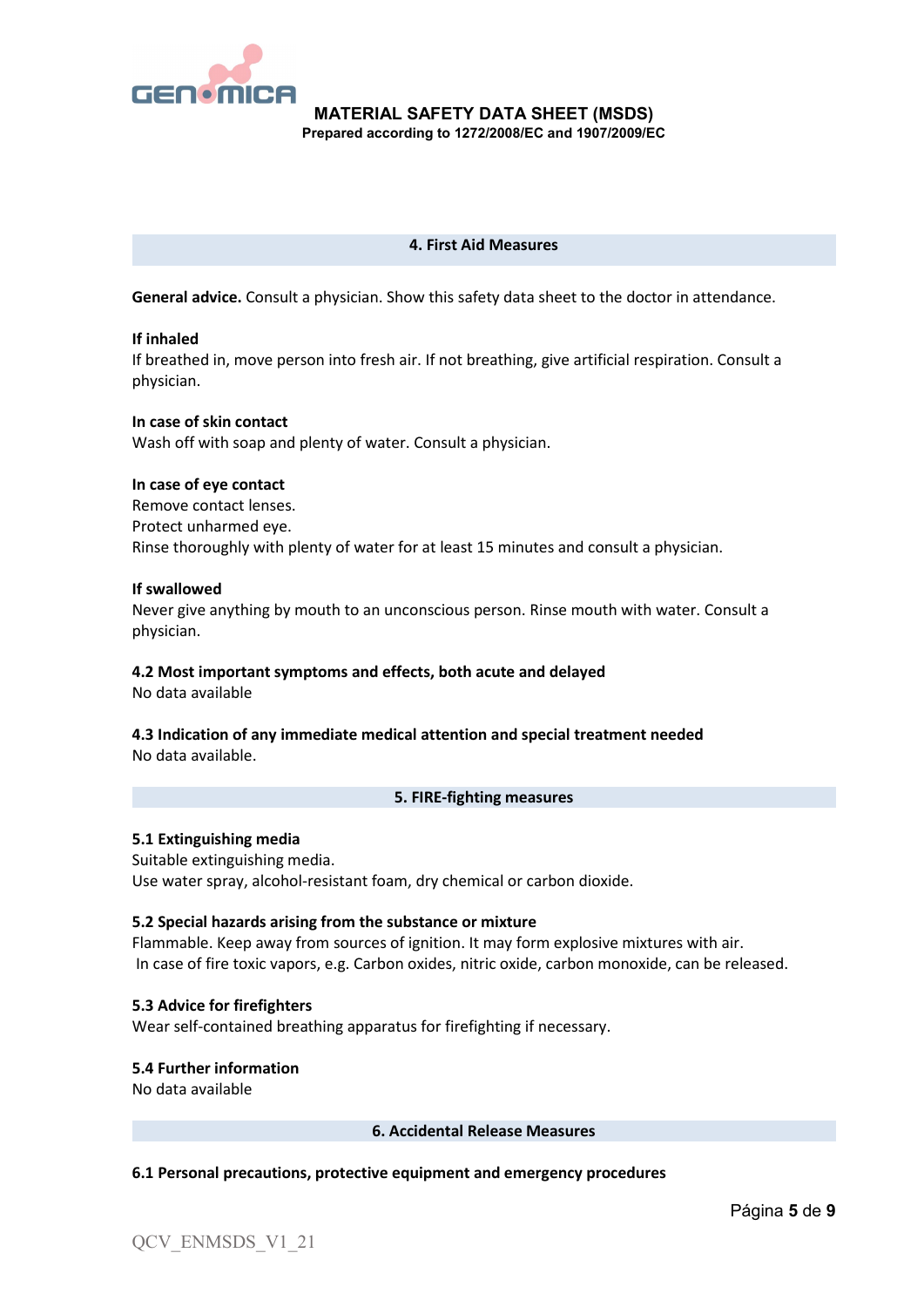

Use personal protective equipment. Avoid breathing vapours, mist or gas. Ensure adequate ventilation. Evacuate personnel to safe areas.

#### **6.2 Environmental precautions**

Prevent further leakage or spillage if safe to do so. Do not let product enter drains. Discharge into the environment must be avoided.

#### **6.3 Methods for cleaning up**

Soak up with inert absorbent material and dispose of as hazardous waste. Keep in suitable, closed containers for disposal.

#### **7. Handling and Storage**

#### **7.1 Precautions for safe handling**

Use personal protective equipment. Protect from contaminations by using a laminar flow cabin.

#### **7.2 Conditions for safe storage, including any incompatibilities**

Store reagents at the temperatures indicated in the handbook and in the reagent´s label.

#### **8. Exposure controls/Personal protection**

#### **8.1. Control parameters**

Components with workplace control parameters:

| Ingredients | CAS-No. | Value       | type   | <b>Control</b>                         | <b>Basis</b> |
|-------------|---------|-------------|--------|----------------------------------------|--------------|
|             |         | (Form       | of     | parameters<br>$\overline{\phantom{a}}$ |              |
|             |         | exposure)   |        | <b>Permissible</b>                     |              |
|             |         |             |        | concentration                          |              |
| glycerol    |         | <b>TWA</b>  | (mist, | $5 \text{ mg/m}^3$                     | OSHA Z-1     |
|             |         | respirable  |        |                                        |              |
|             |         | fraction)   |        |                                        |              |
|             |         | <b>TWA</b>  | (mist, | 15 mg/m $3$                            | OSHA Z-1     |
|             |         | total dust) |        |                                        |              |
|             |         | TWA (total) |        | 10 mg/m $3$                            | OSHA P0      |
|             |         | <b>TWA</b>  |        | 5 mg/ $m3$                             | OSHA P0      |
|             |         | (respirable |        |                                        |              |
|             |         | fraction)   |        |                                        |              |
|             |         | <b>TWA</b>  |        | 10 mg/m $3$                            | <b>ACGIH</b> |
|             |         | <b>TWA</b>  | (mist, | 10 mg/m $3$                            | OSHA P0      |
|             |         | total dust) |        |                                        |              |
|             |         | <b>TWA</b>  | (mist, | 5 mg/ $m3$                             | OSHA P0      |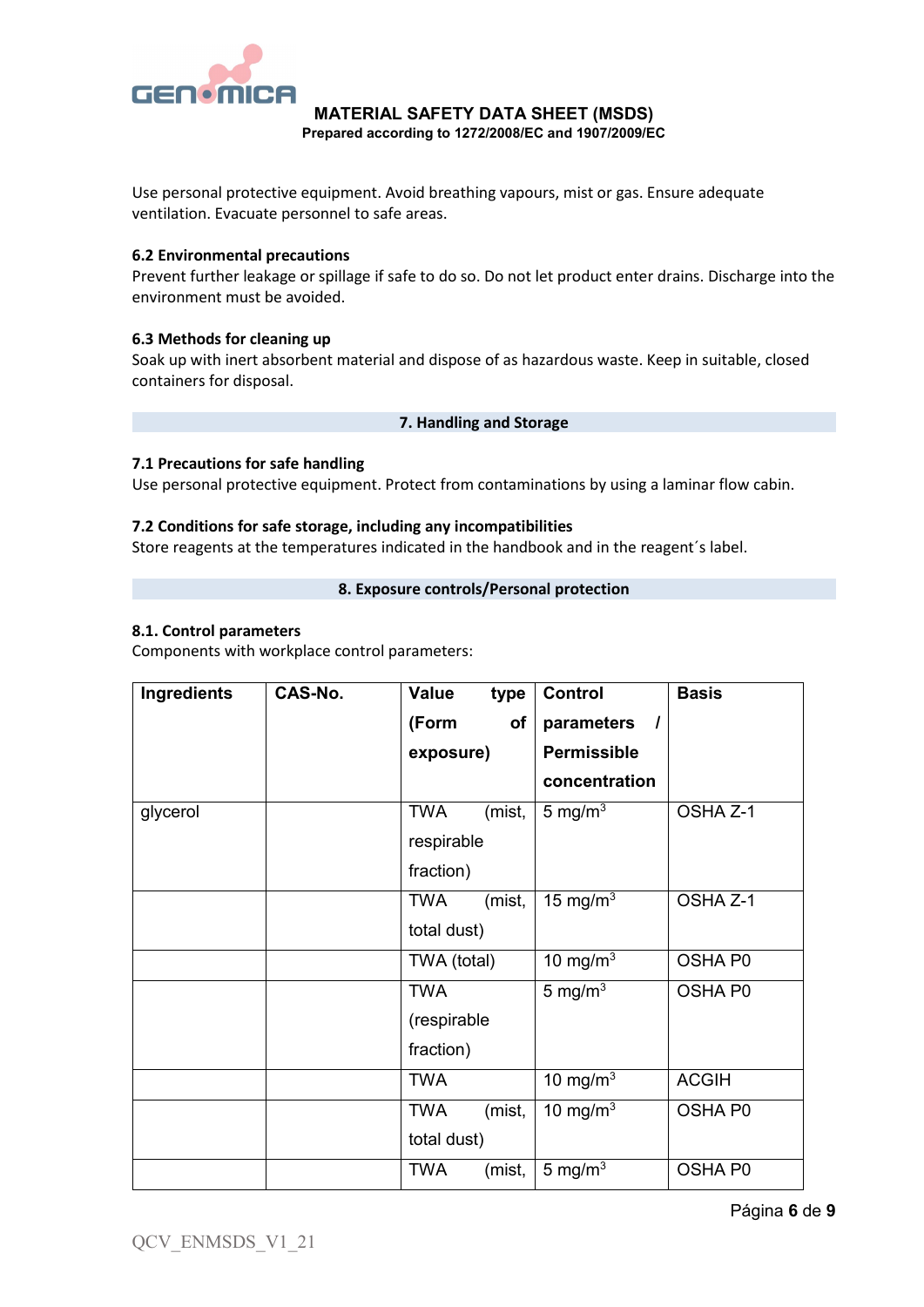

# **MATERIAL SAFETY DATA SHEET (MSDS)**

**Prepared according to 1272/2008/EC and 1907/2009/EC**

|  | respirable |  |
|--|------------|--|
|  | fraction)  |  |

By using the product according with the requirements, no air pollution is expected

#### **8.2 Personal protective equipment**

**Hand protection**: Wear protective gloves to prevent skin contact. **Body protection**: Wear lab coat. Footwear protecting against chemicals **Eyes protection**: Safety glasses **Hygiene measures**: Keep away from food and drink. Wash hands before breaks and at the end of the

#### **8.3 Environmental exposure controls**

Keep away from drains. Avoid contamination of water or soil.

#### **9. Physical and chemical properties**

No data available.

workday.

#### **10. Stability and Reactivity**

# **10.1 Reactivity**

No data available

#### **10.2 Chemical stability**

Stable under recommended storage conditions.

#### **10.3 Possibility of hazardous reactions**

No data available

#### **10.4 Conditions to avoid**

No data available

#### **10.5 Incompatible materials**

No data available

#### **10.6 Hazardous decomposition products**

Other decomposition products - no data available

#### **11. Toxicological information**

#### **11.1 Acute toxicity**

The mixture is not classified to be hazardous (see chapter 15.1).

#### **11.2 Skin Corrosion/Irritation**

May cause skin irritation in susceptible persons.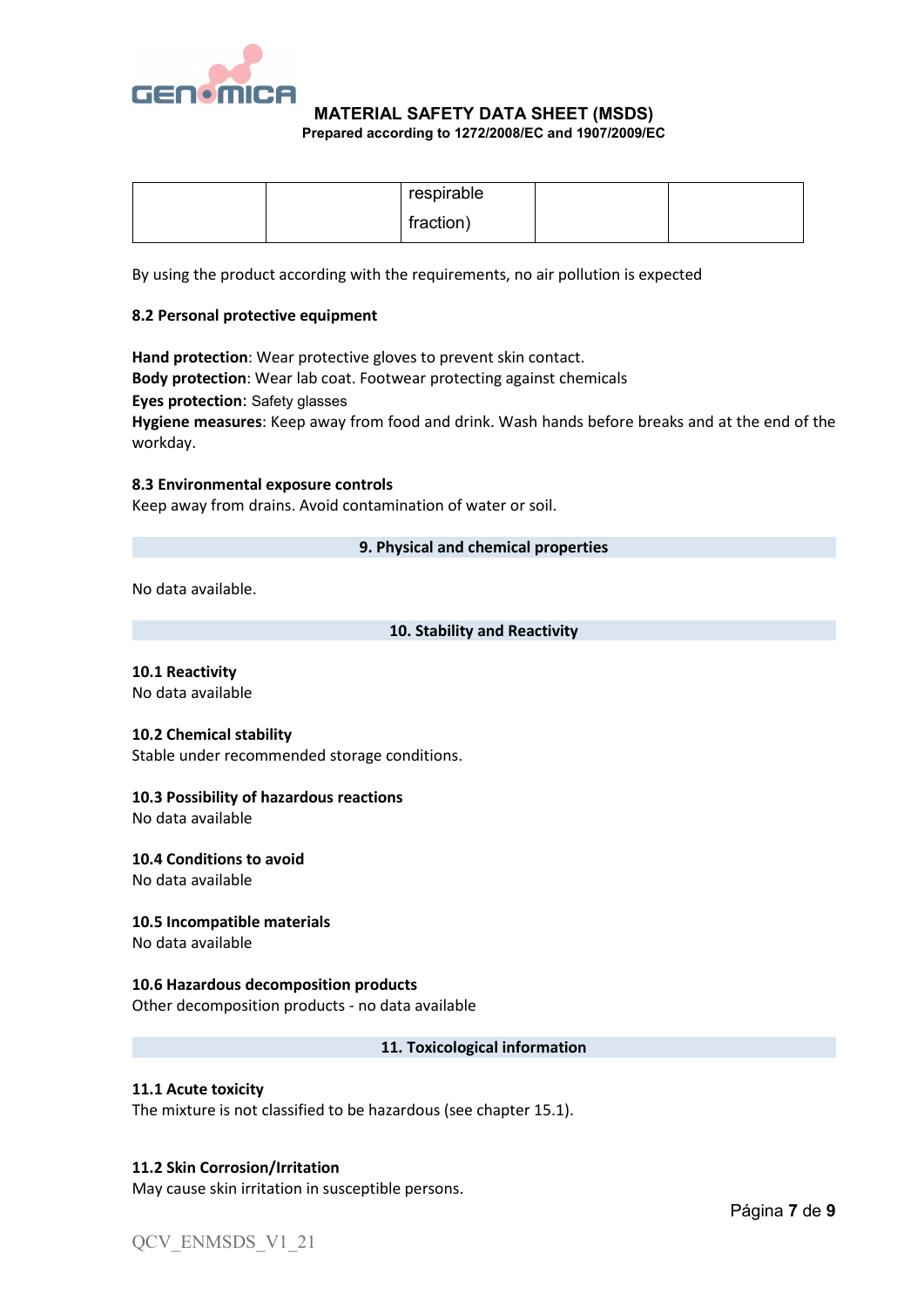

**11.3 Serious Eye Damage/Irritation** May irritate eyes.

**11.4 Respiratory or Skin Sensitization**

No information available

**11.5 Germ Cell Mutagenicity**

No information available

# **11.6 Carcinogenicity**

IARC: no components of this product present at levels greater than or equal to 0.1% is identified as probable, possible, or confirmed human carcinogen By IARC.

# **11.7 Reproductive Toxicity**

No information available

#### **11.8 STOT-Single Exposure**

No specific target organ toxicant because no component is known as specific target organ toxicant. STOT-repeated exposure No specific target organ toxicant because no component is known as specific target organ toxicant.

#### **11.9 Aspiration Hazard**

No information available

#### **12. Ecological information**

# **12.1 Acute aquatic toxicity**

The mixture is not classified to be toxic to water organisms.

*Acute aquatic toxicity of glycerol*

• Toxicity to fish: LC0 [Leuciscus idus (Golden orfe): > 250 mg/l]

#### **12.2 Persistence and Degradability**

No data available.

#### **12.3 Bioaccumulative Potential**

No data available.

#### **12.4 Mobility in Soil**

No data available.

#### **12.5 Results of Pbt and VpvB Assessment**

None of the components is listed as PBT or vPvB relevant.

# **12.6 Other Adverse Effects**